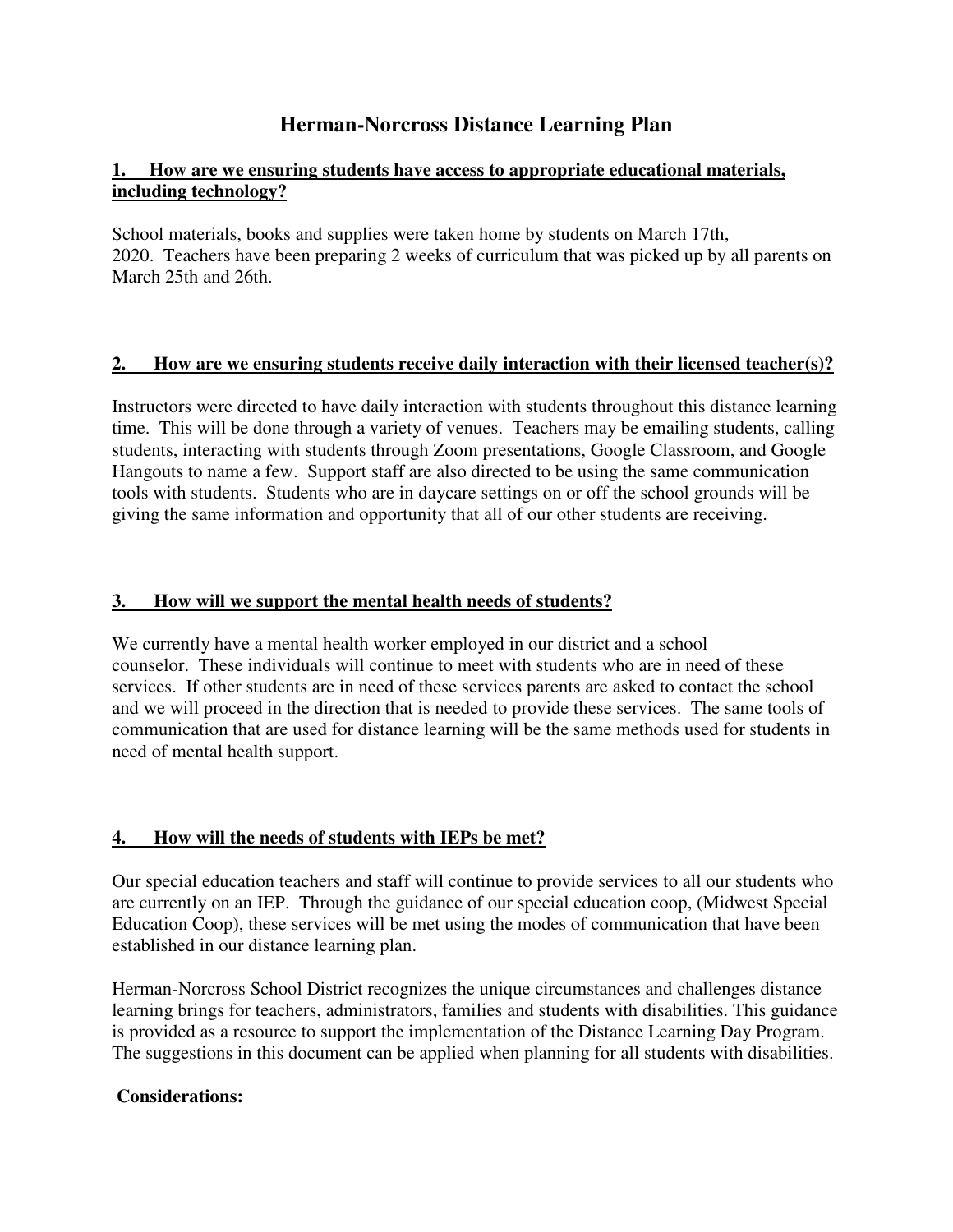When determining how to provide the requisite services to students with disabilities on distance learning days, it is ideal to begin the planning process by considering the needs of children and families. Special education and related service providers should work collaboratively to address the following questions:

- What is the overall plan for distance learning days?
- What is the plan for parent communication?
- What standards, activities, technology, etc. are teachers using?

As the above questions are answered, special education staff will be able to determine which plans and resources can be modified and can identify areas that will require supplemental or additional planning for students with disabilities.

### **Planning:**

### **Logistics**

Planning for distance learning days requires thoughtful, open, and on-going communication among administrators, teachers, related service, and parents. The complex needs of each student must be considered when planning for students with disabilities, and individualized plans may be needed. The following is a list of topics to consider

- IEP goal needs Related services
- Assistive technology needs Communication

#### **Lessons**

Planning lessons for distance learning days follow the same general structure as planning faceto-face instruction.

### **5. How will we ensure students have internet access as needed?**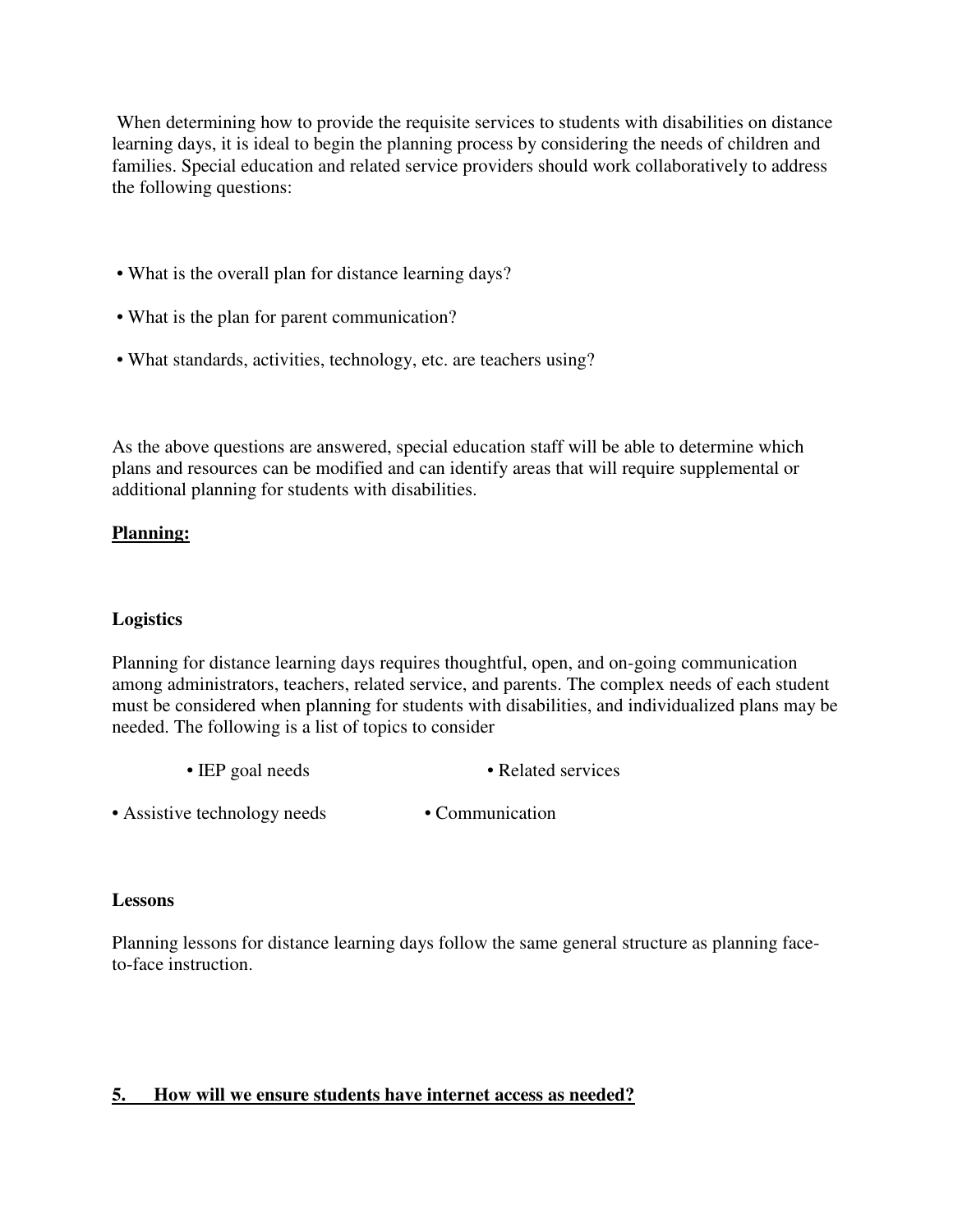The families who did not have internet access were contacted and we had Runestone Telecom make those connections so all students are on a level playing field. This was done at a reduced cost and the district will be paying for that while our distance learning plan is in place. Devices were sent home with families that did not have any available to them.

### **6. How will meal delivery or distribution occur?**

All families were contacted in regards to meals being distributed to their homes. Those families who indicated that they would like to receive this service were immediately placed on the list and breakfast and lunch are delivered to their homes. This is open to all families regardless of socioeconomic status.

## **7. How will we support our English Learners?**

Currently the Herman-Norcross School District does not have any ELL students.

### **8. How will the needs of students experiencing homelessness be met?**

Currently The Herman-Norcross School District does not have any homeless students.

### **9. How will Early Learning occur?**

Our early learners will be receiving the same services as all of our other students. Packets have been sent home for these students to work on and daily contact will be made with the instructor.

### **10. How will we assess our students?**

Students will be assessed through homework, quizzes and tests. All work will be sent back to the instructors through an electronic means. This could be done by email, a photograph, or a Zoom presentation.

## **11. How will we regularly communicate with families?**